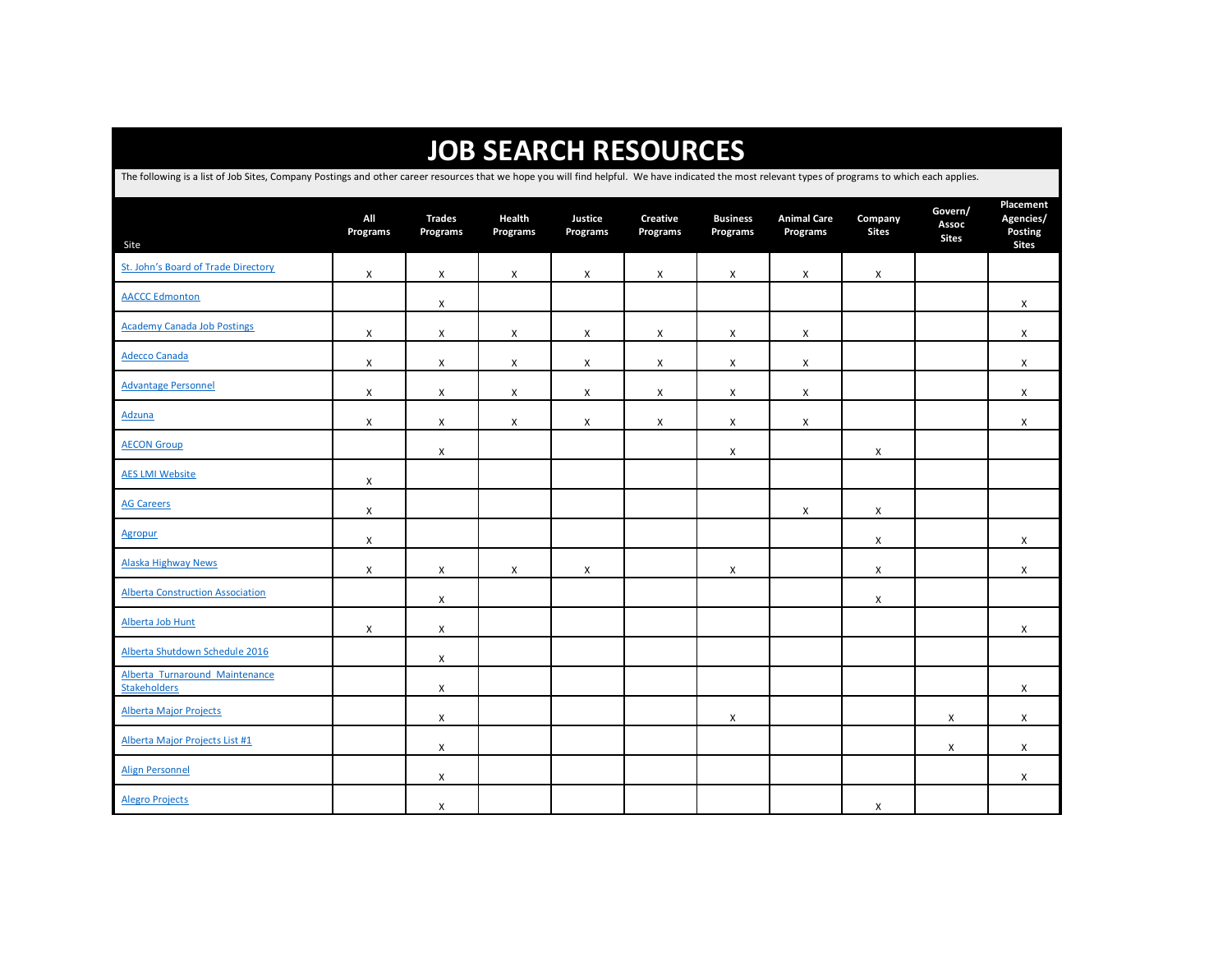| <b>Altalink</b>                                      | $\pmb{\chi}$    | X                         |                           |                           |                             |                             |                                | X                       |                                  |                                                   |
|------------------------------------------------------|-----------------|---------------------------|---------------------------|---------------------------|-----------------------------|-----------------------------|--------------------------------|-------------------------|----------------------------------|---------------------------------------------------|
| <b>Ambit Search</b>                                  |                 |                           |                           |                           |                             | X                           |                                | X                       |                                  | X                                                 |
| <b>Animal Grooming Employers</b>                     |                 |                           |                           |                           |                             |                             | $\pmb{\times}$                 |                         |                                  |                                                   |
| <b>Aramark</b>                                       |                 | X                         |                           |                           |                             |                             |                                | X                       |                                  |                                                   |
| <b>ARC Resources</b>                                 |                 | X                         |                           |                           |                             | X                           |                                | X                       |                                  | X                                                 |
| <b>Association for New Canadians -</b><br>Employment | X               |                           |                           |                           |                             |                             |                                | X                       |                                  |                                                   |
| <b>Axis Careers</b>                                  | $\pmb{\chi}$    | X                         | X                         | $\boldsymbol{\mathsf{X}}$ | X                           | X                           | $\pmb{\chi}$                   |                         |                                  | $\pmb{\chi}$                                      |
| Site                                                 | All<br>Programs | <b>Trades</b><br>Programs | Health<br><b>Programs</b> | Justice<br>Programs       | <b>Creative</b><br>Programs | <b>Business</b><br>Programs | <b>Animal Care</b><br>Programs | Company<br><b>Sites</b> | Govern/<br>Assoc<br><b>Sites</b> | Placement<br>Agencies/<br>Posting<br><b>Sites</b> |
|                                                      |                 |                           |                           |                           |                             |                             |                                |                         |                                  |                                                   |
| <b>Baker Hughes</b>                                  |                 | X                         |                           |                           |                             | X                           |                                |                         |                                  | X                                                 |
| <b>BC Hydro</b>                                      |                 | X                         | X                         |                           |                             | X                           |                                |                         |                                  | X                                                 |
| <b>BC Major Projects</b>                             |                 | $\pmb{\mathsf{X}}$        |                           |                           |                             |                             |                                |                         | X                                |                                                   |
| <b>BC Oil and Gas Opportunities</b>                  |                 | $\pmb{\times}$            |                           |                           |                             |                             |                                | X                       |                                  |                                                   |
| <b>Big Country Drilling</b>                          |                 | X                         |                           |                           |                             |                             |                                | X                       |                                  |                                                   |
| <b>Big Fish Staffing</b>                             | X               |                           |                           |                           |                             |                             |                                |                         |                                  | X                                                 |
| <b>Bill's Plumbing and Heating</b>                   |                 | X                         |                           |                           |                             |                             |                                | X                       |                                  |                                                   |
| <b>Bird Construction</b>                             |                 | X                         |                           |                           |                             | $\pmb{\mathsf{X}}$          |                                | $\pmb{\mathsf{X}}$      |                                  |                                                   |
| <b>Black Pearl Resources</b>                         | X               | X                         |                           |                           |                             |                             |                                | X                       |                                  |                                                   |
| <b>Bouchier</b>                                      |                 | X                         |                           |                           |                             | X                           |                                | X                       |                                  |                                                   |
| <b>Briar Canadian Management</b>                     |                 | $\mathsf{x}$              |                           |                           |                             | X                           |                                |                         |                                  | X                                                 |
| <b>Brion Energy</b>                                  |                 |                           |                           |                           |                             | X                           |                                | $\pmb{\mathsf{X}}$      |                                  |                                                   |
| <b>Brook Wood Camps</b>                              |                 | $\pmb{\times}$            |                           |                           |                             |                             |                                | $\pmb{\mathsf{X}}$      |                                  |                                                   |
| <b>Bula</b>                                          |                 | X                         |                           |                           |                             |                             |                                | X                       |                                  |                                                   |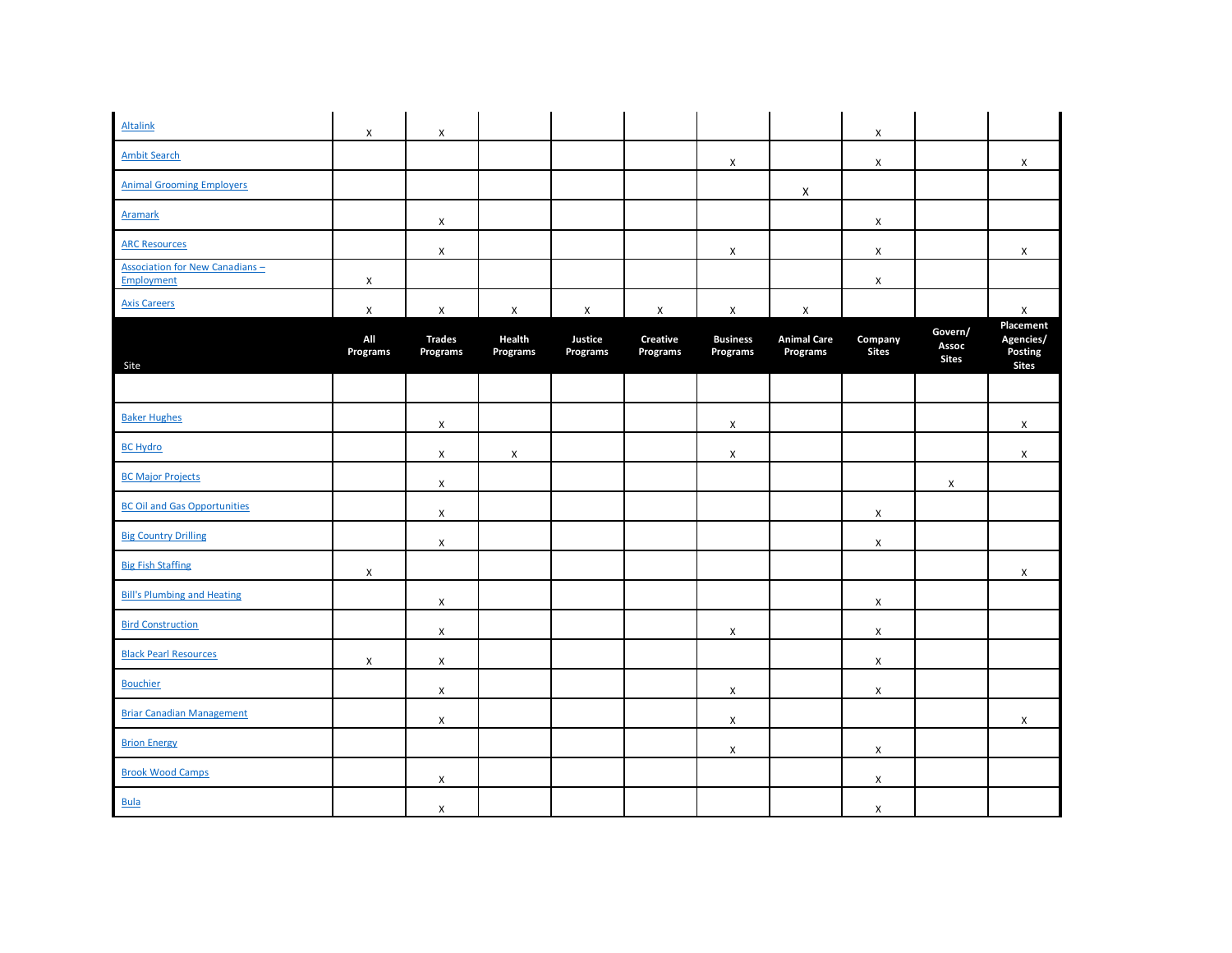| <b>Bulldog Energy Group</b>               | $\pmb{\mathsf{x}}$        |                           |                    |                     |                      |                             |                                |                         |                                  | $\pmb{\mathsf{x}}$                                |
|-------------------------------------------|---------------------------|---------------------------|--------------------|---------------------|----------------------|-----------------------------|--------------------------------|-------------------------|----------------------------------|---------------------------------------------------|
| Site                                      | All<br>Programs           | <b>Trades</b><br>Programs | Health<br>Programs | Justice<br>Programs | Creative<br>Programs | <b>Business</b><br>Programs | <b>Animal Care</b><br>Programs | Company<br><b>Sites</b> | Govern/<br>Assoc<br><b>Sites</b> | Placement<br>Agencies/<br>Posting<br><b>Sites</b> |
| <b>Cahill Group</b>                       |                           | X                         |                    |                     |                      | X                           |                                | X                       |                                  |                                                   |
| <b>Callisto Canada</b>                    |                           | $\mathsf{x}$              |                    |                     |                      |                             |                                | X                       |                                  |                                                   |
| <b>Camp Job Listings</b>                  | $\mathsf{X}$              | $\mathsf{X}$              |                    |                     |                      | X                           |                                |                         |                                  | X                                                 |
| Camp Jobs - North Country Catering        | $\pmb{\times}$            | X                         |                    |                     |                      | X                           |                                | $\pmb{\times}$          |                                  |                                                   |
| Camp Jobs - Outland                       |                           | X                         |                    |                     |                      |                             |                                | X                       |                                  |                                                   |
| Camp Jobs - Royal Camp                    |                           | X                         |                    |                     |                      |                             |                                | $\pmb{\times}$          |                                  |                                                   |
| Camp Jobs Brookwood Camps                 |                           | $\pmb{\mathsf{X}}$        |                    |                     |                      |                             |                                | $\pmb{\times}$          |                                  |                                                   |
| Camp Jobs In The Oil Patch                |                           | X                         |                    |                     |                      |                             |                                |                         |                                  | X                                                 |
| Canada Cartage                            |                           | X                         |                    |                     |                      | X                           |                                | $\pmb{\times}$          |                                  |                                                   |
| Canada IT                                 |                           |                           |                    |                     |                      | $\times$                    |                                |                         |                                  | X                                                 |
| Canada Job Bank                           | X                         | X                         | $\pmb{\times}$     | $\pmb{\times}$      | $\mathsf{x}$         | X                           | X                              | X                       | X                                | X                                                 |
| <b>Canadian National (CN)</b>             | $\boldsymbol{\mathsf{X}}$ |                           |                    |                     |                      |                             |                                | X                       |                                  |                                                   |
| Canadian Natural Resources Limited (CNRL) | $\mathsf{X}$              | $\pmb{\mathsf{X}}$        |                    |                     |                      |                             |                                | $\pmb{\mathsf{x}}$      |                                  |                                                   |
| <b>Canadian North</b>                     | X                         | X                         |                    |                     |                      |                             |                                | X                       |                                  |                                                   |
| Canadian Oilsands Jobs                    | X                         | $\mathsf{x}$              | X                  | $\mathsf{X}$        | $\mathsf{X}$         | $\boldsymbol{\mathsf{X}}$   | X                              |                         |                                  | X                                                 |
| Career Gold rush Job Site                 | X                         | X                         | $\pmb{\times}$     | $\pmb{\times}$      | $\pmb{\times}$       | X                           | $\pmb{\times}$                 |                         |                                  | X                                                 |
| Career Jet                                | X                         | $\mathsf{x}$              | $\pmb{\times}$     | $\pmb{\times}$      | $\mathsf{X}$         | X                           | X                              |                         |                                  | X                                                 |
| Career Jet - OHS jobs                     |                           | X                         |                    |                     |                      |                             |                                |                         |                                  | X                                                 |
| Careersen - Baffinland                    |                           | $\mathsf{x}$              |                    |                     |                      | X                           |                                | X                       |                                  |                                                   |
| <b>CEDA Specialty Services</b>            | X                         | X                         | X                  | $\pmb{\times}$      | X                    | X                           |                                |                         |                                  | X                                                 |
| City of Edmonton Jobs                     | X                         | X                         | X                  | $\pmb{\chi}$        | $\mathsf{X}$         | X                           |                                |                         | $\pmb{\chi}$                     | $\mathsf{X}$                                      |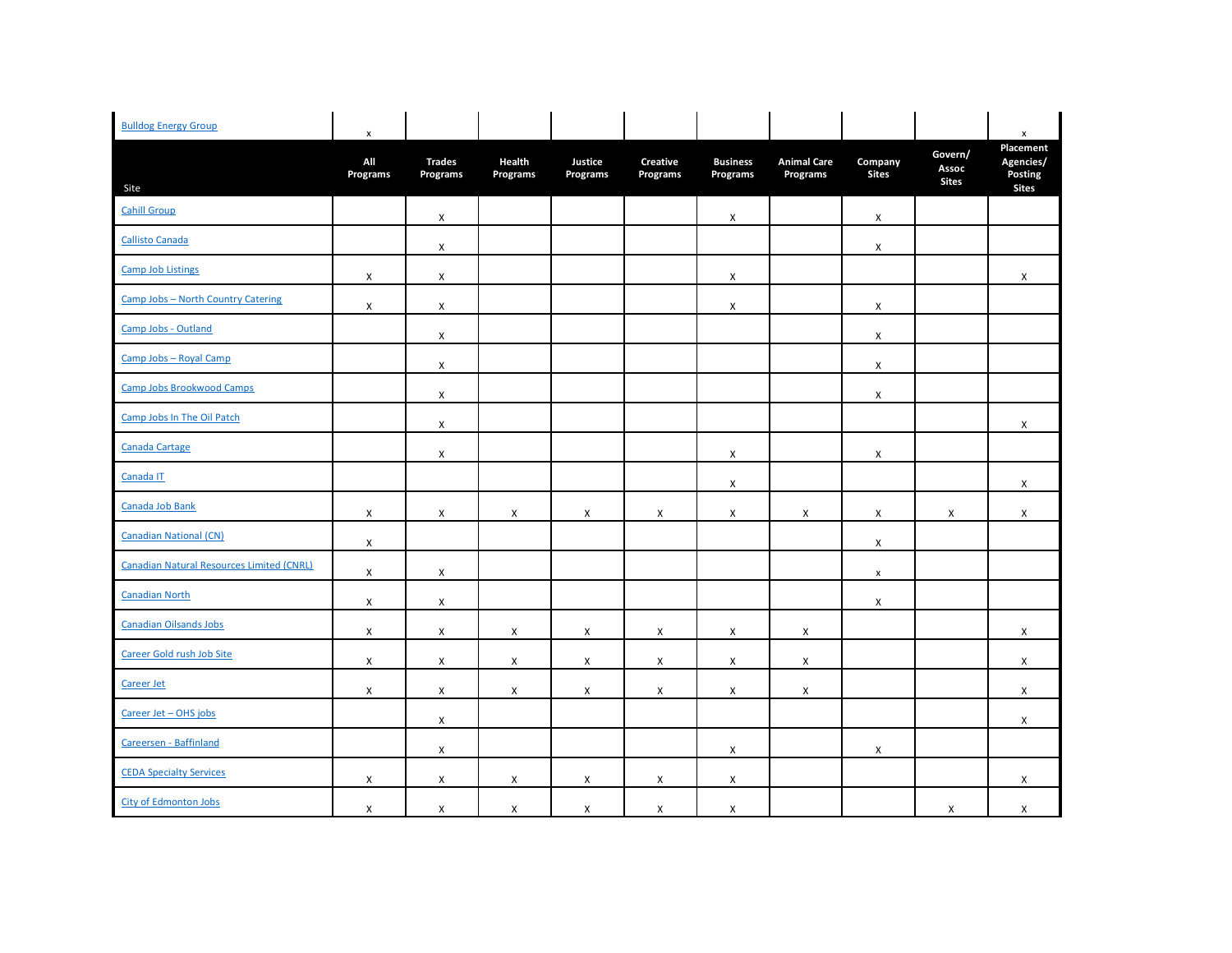| Civeo                                                                         |                 | $\mathsf{x}$              |                    |                     | X                           | X                           |                                |                         |                                  | X                                                 |
|-------------------------------------------------------------------------------|-----------------|---------------------------|--------------------|---------------------|-----------------------------|-----------------------------|--------------------------------|-------------------------|----------------------------------|---------------------------------------------------|
| <b>CLAC</b>                                                                   |                 | X                         |                    |                     |                             |                             |                                |                         |                                  | X                                                 |
| <b>Clark Builders</b>                                                         |                 | X                         |                    |                     |                             |                             |                                | X                       |                                  |                                                   |
| Clearstream                                                                   |                 | X                         |                    |                     |                             |                             |                                | X                       |                                  |                                                   |
| <b>CNRL</b>                                                                   | X               |                           |                    |                     |                             |                             |                                |                         |                                  | X                                                 |
| <b>Cobalt Group</b>                                                           |                 | $\pmb{\mathsf{X}}$        |                    |                     |                             | $\pmb{\mathsf{X}}$          |                                | X                       |                                  |                                                   |
| <b>College Grads.com</b>                                                      |                 | X                         | X                  | X                   | X                           | X                           |                                |                         |                                  | X                                                 |
| <b>Community, Career and Employment</b><br><b>Partnership Project (CCEPP)</b> | X               |                           |                    |                     |                             | X                           |                                | X                       |                                  |                                                   |
| <b>Compass Canada</b>                                                         |                 | X                         | X                  |                     |                             | X                           |                                | X                       |                                  |                                                   |
| <b>Concept Group</b>                                                          | X               | X                         |                    |                     |                             | X                           |                                | X                       |                                  |                                                   |
| <b>Conservation Corps of NL - Employment</b>                                  |                 |                           |                    |                     |                             |                             | X                              | X                       |                                  |                                                   |
| <b>CP Services Ltd</b>                                                        |                 | X                         |                    |                     |                             | $\pmb{\chi}$                |                                | X                       |                                  |                                                   |
|                                                                               |                 |                           |                    |                     |                             |                             |                                |                         |                                  |                                                   |
| Site                                                                          | All<br>Programs | <b>Trades</b><br>Programs | Health<br>Programs | Justice<br>Programs | <b>Creative</b><br>Programs | <b>Business</b><br>Programs | <b>Animal Care</b><br>Programs | Company<br><b>Sites</b> | Govern/<br>Assoc<br><b>Sites</b> | Placement<br>Agencies/<br>Posting<br><b>Sites</b> |
| <b>DCM Recruits</b>                                                           |                 | X                         |                    |                     |                             | X                           |                                | X                       |                                  | X                                                 |
| <b>Debeers Group</b>                                                          |                 | $\pmb{\mathsf{X}}$        |                    |                     |                             |                             |                                | X                       |                                  |                                                   |
| <b>Dominion Diamond Corp</b>                                                  |                 | X                         |                    |                     |                             | X                           | X                              | X                       |                                  |                                                   |
| Double Diamond Industrial Structures                                          |                 | X                         |                    |                     |                             |                             |                                | X                       |                                  |                                                   |
| <b>Eastern Health</b>                                                         |                 | X                         | X                  |                     |                             | X                           |                                | X                       | X                                |                                                   |
| <b>Edmonton International Airport</b>                                         | X               | $\mathsf{X}$              |                    |                     | X                           | X                           |                                | X                       |                                  |                                                   |
| <b>EES Careers</b>                                                            |                 | X                         |                    |                     |                             | X                           |                                | X                       |                                  |                                                   |
| <b>Electricity Industry NL</b>                                                |                 | $\mathsf{x}$              |                    |                     |                             | X                           |                                | X                       |                                  | X                                                 |
| <b>Eluta</b>                                                                  | X               | $\mathsf X$               | X                  | X                   | X                           | X                           | X                              |                         |                                  | $\mathsf X$                                       |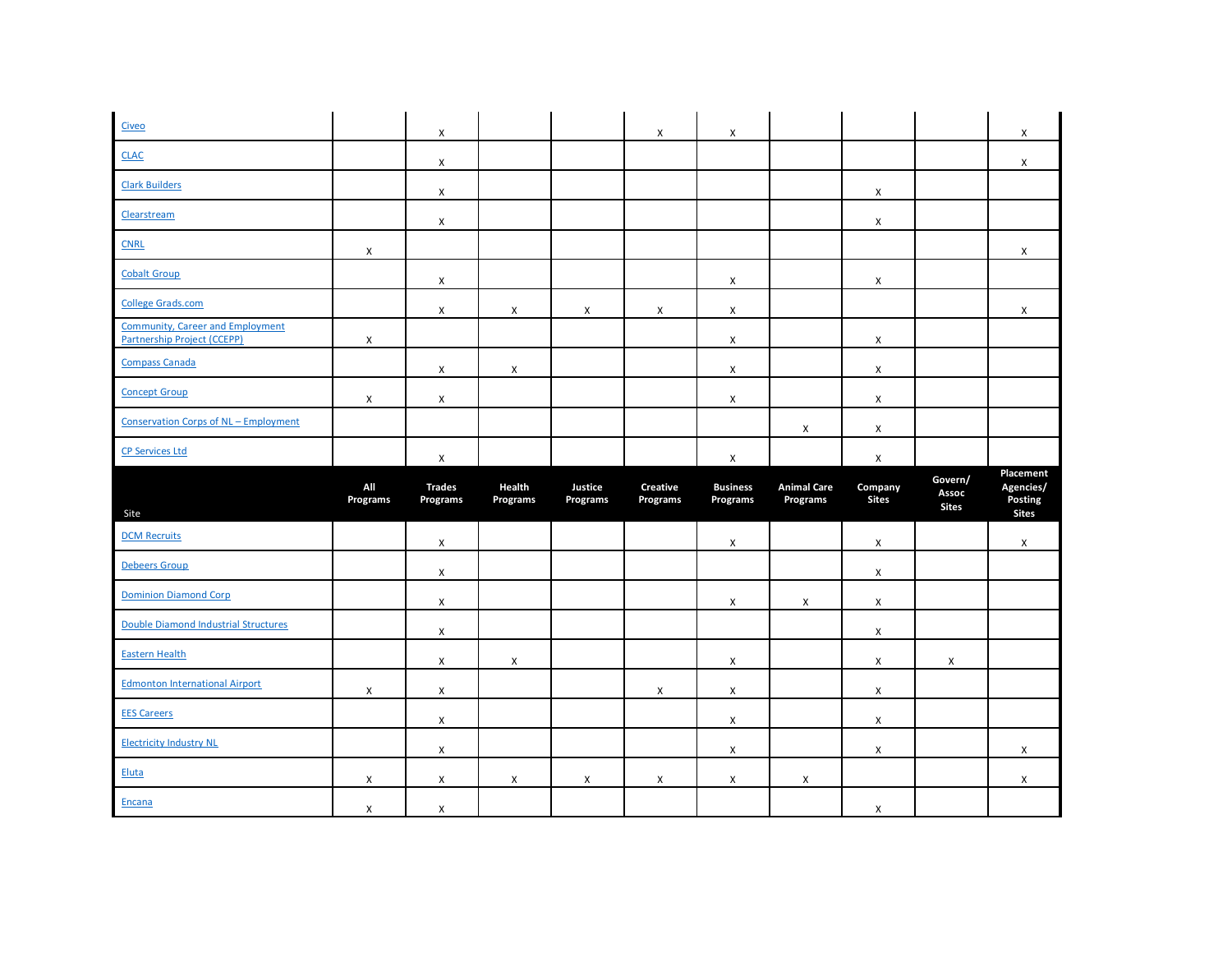| Energia                                                  |                           |                           |                    |                     |                             |                             |                                |                         |                                  |                                                   |
|----------------------------------------------------------|---------------------------|---------------------------|--------------------|---------------------|-----------------------------|-----------------------------|--------------------------------|-------------------------|----------------------------------|---------------------------------------------------|
| <b>Energy East Pipeline</b>                              | $\pmb{\chi}$              | X                         |                    |                     |                             |                             |                                | X                       |                                  |                                                   |
| Executrade                                               | $\pmb{\times}$            |                           |                    |                     |                             |                             |                                |                         |                                  | $\pmb{\times}$                                    |
| Site                                                     | All<br>Programs           | <b>Trades</b><br>Programs | Health<br>Programs | Justice<br>Programs | <b>Creative</b><br>Programs | <b>Business</b><br>Programs | <b>Animal Care</b><br>Programs | Company<br><b>Sites</b> | Govern/<br>Assoc<br><b>Sites</b> | Placement<br>Agencies/<br>Posting<br><b>Sites</b> |
| Fircroft                                                 |                           | X                         |                    |                     |                             | X                           |                                | X                       |                                  |                                                   |
| Fly In Fly Out Jobs                                      |                           | X                         |                    |                     |                             | X                           |                                | X                       |                                  | X                                                 |
| <b>Fort McKay Group</b>                                  |                           | X                         |                    |                     |                             | X                           |                                | X                       |                                  |                                                   |
| <b>Fort McMurray Jobs Online</b>                         | X                         | X                         |                    |                     |                             |                             |                                |                         |                                  | X                                                 |
| <b>Fort McMurray Today</b>                               |                           | X                         |                    |                     |                             | X                           |                                |                         |                                  | X                                                 |
| Gold Rush - BC Camp Jobs                                 |                           | $\mathsf{X}$              |                    |                     |                             | X                           |                                |                         |                                  | X                                                 |
| <b>Government of Canada Job Bank</b>                     |                           | X                         |                    |                     |                             | X                           |                                |                         | X                                | X                                                 |
|                                                          |                           |                           |                    |                     |                             |                             |                                |                         |                                  |                                                   |
| <b>Government of Canada Job Vacancies</b>                |                           |                           |                    |                     |                             |                             |                                |                         | X                                |                                                   |
| Site                                                     | All<br>Programs           | <b>Trades</b><br>Programs | Health<br>Programs | Justice<br>Programs | Creative<br>Programs        | <b>Business</b><br>Programs | <b>Animal Care</b><br>Programs | Company<br><b>Sites</b> | Govern/<br>Assoc<br><b>Sites</b> | Placement<br>Agencies/<br>Posting<br><b>Sites</b> |
| <b>Halliburton (North America)</b>                       |                           | X                         |                    |                     |                             | X                           |                                | X                       |                                  |                                                   |
| <b>Heat and Frost Union List</b>                         |                           | $\pmb{\times}$            |                    |                     |                             |                             |                                |                         | X                                |                                                   |
| <b>Horizon North</b>                                     | X                         | X                         |                    |                     |                             | X                           |                                | X                       |                                  |                                                   |
| <b>Hot Job Links</b>                                     | X                         |                           |                    |                     |                             |                             |                                |                         |                                  | X                                                 |
| Human Resources and Skills Development<br>Canada (HRSDC) | $\boldsymbol{\mathsf{x}}$ | $\mathsf{x}$              | $\pmb{\chi}$       | $\mathsf{X}$        | $\mathsf{x}$                | X                           | X                              |                         | X                                | $\mathsf{X}$                                      |
| Human Resources Secretariat - Govt of NL                 | $\boldsymbol{\mathsf{x}}$ | X                         | X                  | $\pmb{\times}$      | $\mathsf{X}$                | X                           | X                              |                         | X                                | X                                                 |
| <b>Husky Energy</b>                                      | X                         | X                         |                    |                     |                             | X                           |                                | X                       |                                  |                                                   |
| Indeed                                                   | X                         | X                         | X                  | $\pmb{\chi}$        | X                           | X                           | X                              |                         |                                  | X                                                 |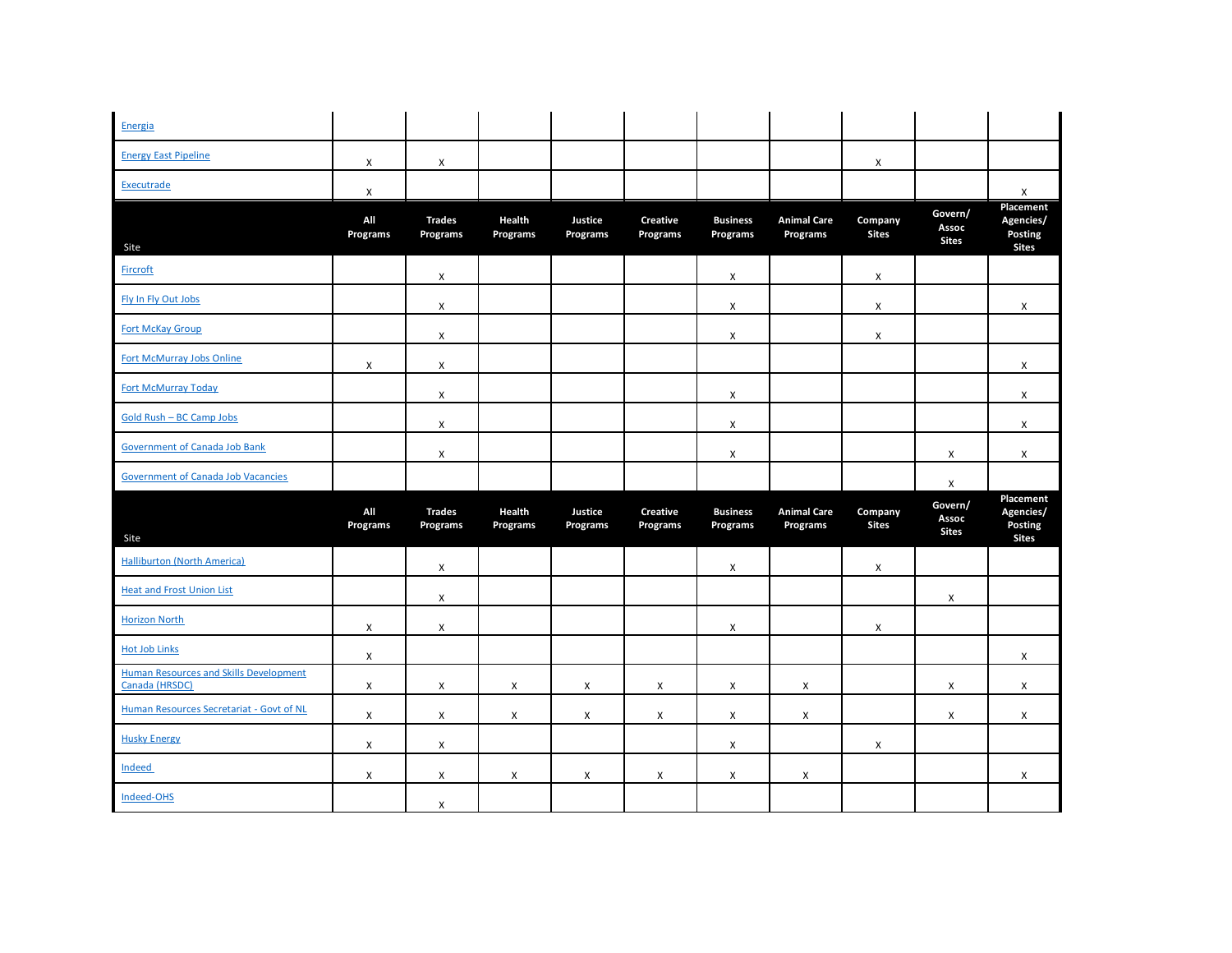| Indeed-OHS NL                              |                    | X                         |                    |                           |                             |                             |                                |                         |                                  |                                   |
|--------------------------------------------|--------------------|---------------------------|--------------------|---------------------------|-----------------------------|-----------------------------|--------------------------------|-------------------------|----------------------------------|-----------------------------------|
| <b>Innovator Industrial Services</b>       |                    | X                         |                    |                           |                             | X                           |                                | X                       |                                  |                                   |
| <b>Janvier Fabrication Services</b>        | X                  | X                         |                    |                           |                             |                             |                                | $\pmb{\times}$          |                                  |                                   |
| JBS                                        |                    | X                         |                    |                           |                             | X                           |                                | X                       |                                  |                                   |
| Job Hero                                   | $\pmb{\times}$     |                           |                    |                           |                             |                             |                                |                         |                                  | X                                 |
| Jobs At Sea                                |                    | X                         |                    |                           |                             | X                           |                                |                         |                                  |                                   |
| John Howard Society of NL                  | X                  |                           |                    |                           |                             |                             |                                |                         |                                  | X                                 |
| <b>JV Driver</b>                           |                    | X                         |                    |                           |                             |                             |                                | X                       |                                  |                                   |
|                                            | All<br>Programs    | <b>Trades</b><br>Programs | Health<br>Programs | Justice<br>Programs       | Creative<br><b>Programs</b> | <b>Business</b><br>Programs | <b>Animal Care</b><br>Programs | Company<br><b>Sites</b> | Govern/<br>Assoc<br><b>Sites</b> | Placement<br>Agencies/<br>Posting |
| Site<br><b>Kal Tire</b>                    |                    |                           |                    |                           |                             |                             |                                |                         |                                  | <b>Sites</b>                      |
|                                            |                    | X                         |                    |                           |                             |                             |                                | X                       |                                  |                                   |
| $K + S$ Potash                             |                    | X                         |                    |                           |                             | X                           |                                | X                       |                                  |                                   |
| <b>Kelly Services</b>                      |                    | $\mathsf X$               | $\pmb{\mathsf{X}}$ | $\boldsymbol{\mathsf{X}}$ | X                           | $\mathsf X$                 | X                              |                         |                                  | $\mathsf{X}$                      |
| Kichton                                    |                    | $\pmb{\mathsf{X}}$        |                    |                           |                             |                             |                                | $\mathsf X$             |                                  |                                   |
| <b>Kinder Morgan</b>                       | $\pmb{\mathsf{X}}$ |                           |                    |                           |                             |                             |                                |                         |                                  | X                                 |
| Knightsbridge Robertson Surrette           | X                  |                           |                    |                           |                             |                             |                                | $\pmb{\times}$          |                                  |                                   |
| <b>KSM Project</b>                         | X                  | X                         |                    |                           |                             |                             |                                | X                       |                                  |                                   |
| Landsea Camps                              |                    | $\pmb{\mathsf{X}}$        |                    |                           |                             |                             |                                | $\mathsf X$             |                                  |                                   |
| <b>Ledcor Group</b>                        | X                  |                           |                    |                           |                             |                             |                                | $\mathsf X$             |                                  |                                   |
| Lehigh Hanson                              | $\pmb{\mathsf{X}}$ |                           |                    |                           |                             |                             |                                | X                       |                                  |                                   |
| <b>Levert Group/Newfoundland Personnel</b> | $\mathsf{x}$       |                           |                    |                           |                             |                             |                                | X                       |                                  | X                                 |
| <b>Lincoln County Oilfield Services</b>    | $\pmb{\mathsf{X}}$ | X                         |                    |                           |                             |                             |                                | X                       |                                  |                                   |
| <b>LNG Jobs</b>                            |                    | X                         |                    |                           |                             |                             |                                |                         |                                  | $\pmb{\times}$                    |
| Loram                                      | X                  |                           |                    |                           |                             |                             |                                |                         |                                  | $\mathsf{X}$                      |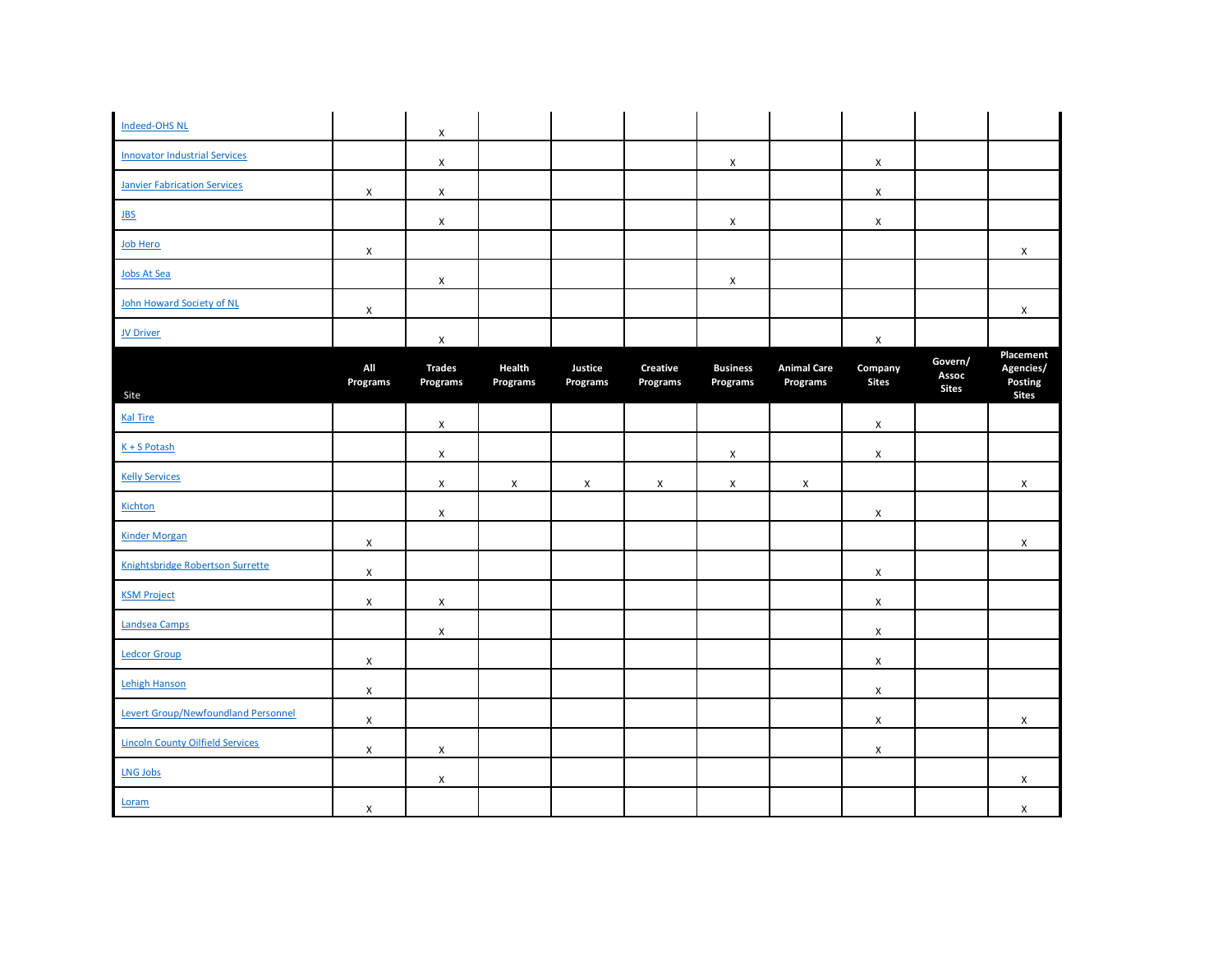| Site                                                   | All<br>Programs    | <b>Trades</b><br>Programs | Health<br>Programs | Justice<br>Programs | <b>Creative</b><br>Programs | <b>Business</b><br>Programs | <b>Animal Care</b><br>Programs | Company<br><b>Sites</b> | Govern/<br>Assoc<br><b>Sites</b> | Placement<br>Agencies/<br>Posting<br><b>Sites</b> |
|--------------------------------------------------------|--------------------|---------------------------|--------------------|---------------------|-----------------------------|-----------------------------|--------------------------------|-------------------------|----------------------------------|---------------------------------------------------|
| Major Projects - Alberta                               |                    | X                         |                    |                     |                             |                             |                                |                         | X                                | X                                                 |
| Mammoet                                                |                    | X                         |                    |                     |                             | X                           |                                | X                       |                                  |                                                   |
| Manpower                                               | X                  | X                         |                    |                     |                             |                             |                                | X                       |                                  | X                                                 |
| <b>Maritime Link</b>                                   |                    | X                         |                    |                     |                             |                             |                                | X                       |                                  |                                                   |
| <b>Mediative</b>                                       | X                  |                           |                    |                     | X                           | X                           |                                | X                       |                                  |                                                   |
| <b>Metro Business Opportunities</b>                    |                    |                           |                    |                     |                             | X                           |                                | X                       |                                  | X                                                 |
| <b>Mining Career Opportunities</b>                     |                    | X                         |                    |                     |                             |                             |                                | X                       |                                  | X                                                 |
| <b>Moosehead Breweries</b>                             |                    |                           |                    |                     |                             |                             |                                |                         |                                  |                                                   |
| <b>Morgan Construction and Environmental</b>           |                    | X                         |                    |                     |                             |                             |                                | X                       |                                  |                                                   |
| <b>Mullen Group</b>                                    |                    | $\pmb{\mathsf{x}}$        |                    |                     |                             |                             |                                | $\pmb{\mathsf{x}}$      |                                  |                                                   |
| Multiple Job Sources in Alberta                        |                    | X                         |                    |                     |                             |                             |                                |                         |                                  | X                                                 |
| <b>MUN Jobs</b>                                        | X                  |                           |                    |                     |                             |                             |                                | X                       |                                  |                                                   |
| My Job Finder                                          | $\pmb{\mathsf{X}}$ |                           |                    |                     |                             |                             |                                |                         |                                  | X                                                 |
| <b>Nalcor</b>                                          | $\pmb{\mathsf{X}}$ |                           |                    |                     |                             |                             |                                | X                       |                                  |                                                   |
| <b>Nason</b>                                           |                    | X                         |                    |                     |                             | X                           |                                | $\pmb{\mathsf{X}}$      |                                  |                                                   |
| National Defense and Canadian Armed Forces<br>Position | X                  | X                         | X                  | X                   | X                           | X                           | X                              | X                       | X                                |                                                   |
| Neuvoo - Job Search Site                               | $\mathsf{x}$       |                           |                    |                     |                             |                             |                                |                         |                                  | X                                                 |
| <b>Newcap Broadcasting</b>                             |                    |                           |                    |                     | X                           | X                           |                                | X                       |                                  |                                                   |
| <b>NL Construction Safety Association</b>              | X                  | X                         |                    |                     |                             |                             |                                | X                       | X                                |                                                   |
| Newfoundland and Labrador Job Shop                     | X                  |                           |                    |                     |                             |                             |                                |                         |                                  | X                                                 |
| <b>Nexen</b>                                           | X                  |                           |                    |                     |                             |                             |                                | X                       |                                  |                                                   |
| <b>NL Eastern School District</b>                      | X                  |                           |                    |                     |                             |                             |                                | X                       |                                  |                                                   |
| Noralta Lodge                                          |                    | X                         |                    |                     |                             | X                           |                                | X                       |                                  |                                                   |
| <b>Norbord Forestry</b>                                |                    | X                         |                    |                     |                             |                             | X                              | X                       |                                  |                                                   |
| <b>Northern Gateway</b>                                |                    | X                         |                    |                     |                             | X                           |                                | $\pmb{\times}$          |                                  |                                                   |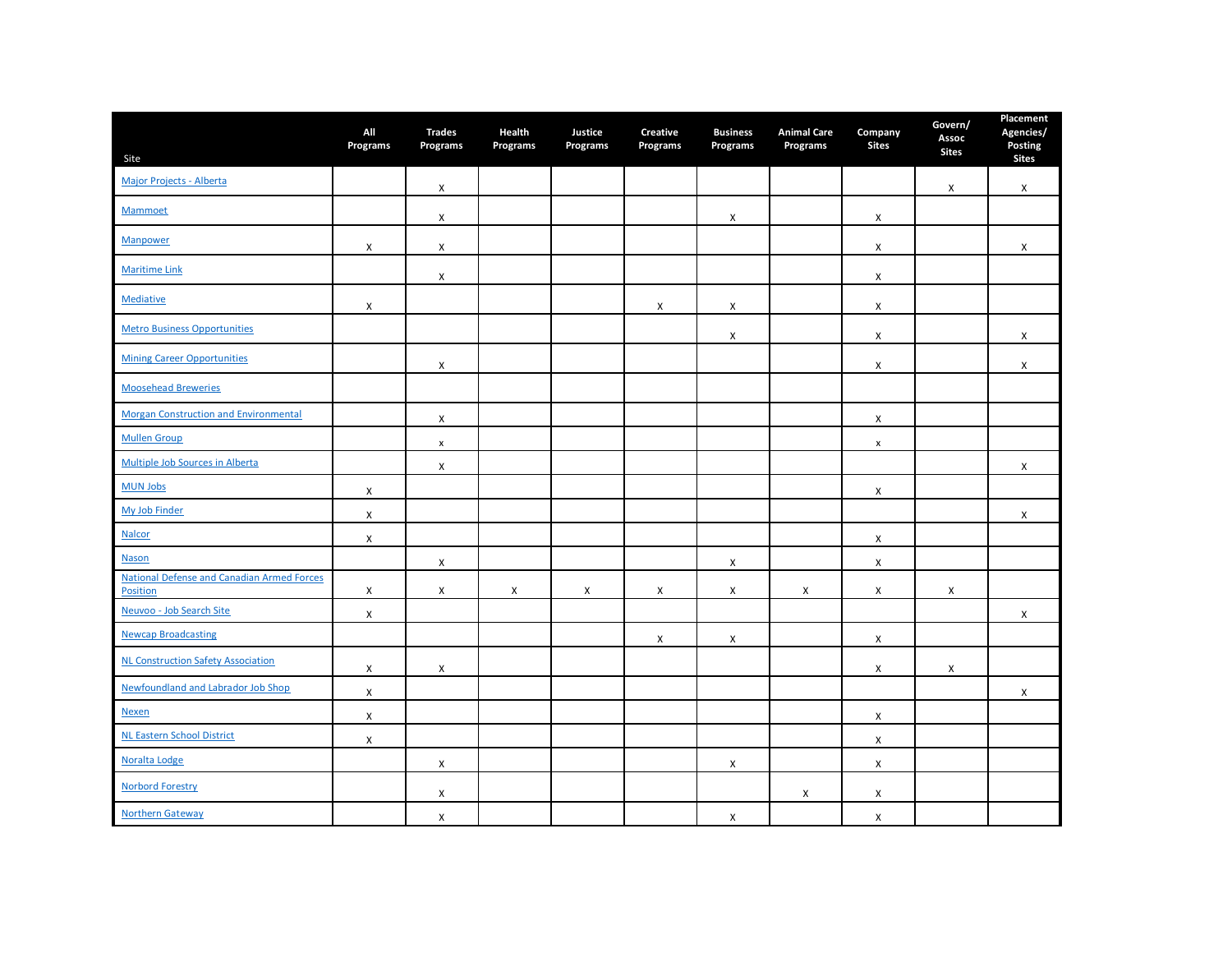| <b>Northwell Oilfield</b>                           |                           | X                         |                    |                     |                             | $\pmb{\chi}$                |                                | X                       |                                  |                                                   |
|-----------------------------------------------------|---------------------------|---------------------------|--------------------|---------------------|-----------------------------|-----------------------------|--------------------------------|-------------------------|----------------------------------|---------------------------------------------------|
| Nova Scotia Power - Current Career<br>Opportunities | $\pmb{\times}$            | X                         |                    |                     |                             | X                           |                                | X                       |                                  |                                                   |
| <b>Nuna Logistics</b>                               |                           | X                         |                    |                     |                             |                             |                                | X                       |                                  |                                                   |
| Site                                                | All<br>Programs           | <b>Trades</b><br>Programs | Health<br>Programs | Justice<br>Programs | <b>Creative</b><br>Programs | <b>Business</b><br>Programs | <b>Animal Care</b><br>Programs | Company<br><b>Sites</b> | Govern/<br>Assoc<br><b>Sites</b> | Placement<br>Agencies/<br>Posting<br><b>Sites</b> |
| O'Connor Electric                                   |                           | $\mathsf X$               |                    |                     |                             |                             |                                | X                       |                                  |                                                   |
| <b>OHS Training Providers</b>                       |                           | X                         |                    |                     |                             |                             |                                |                         | X                                |                                                   |
| <b>OHS Resources - Internationally</b>              |                           | $\mathsf X$               |                    |                     |                             |                             |                                |                         |                                  |                                                   |
| <b>OHS-Linked In Jobs</b>                           |                           | X                         |                    |                     |                             |                             |                                |                         |                                  |                                                   |
| OHS Entry Level jobs - Indeed                       |                           | X                         |                    |                     |                             |                             |                                |                         |                                  |                                                   |
| Oil and Gas Jobs                                    |                           | X                         |                    |                     |                             | X                           |                                |                         |                                  | X                                                 |
| <b>Oil Company Directory!</b>                       |                           | X                         |                    |                     |                             |                             |                                |                         |                                  | X                                                 |
| Osborne Recruitment                                 |                           | $\mathsf{x}$              | X                  |                     |                             | $\mathsf X$                 |                                | X                       |                                  |                                                   |
| <b>Osum Corp</b>                                    |                           | X                         |                    |                     |                             | X                           |                                | X                       |                                  |                                                   |
| Outland                                             | X                         | X                         |                    |                     |                             |                             |                                | X                       |                                  |                                                   |
| <b>Pacer Corporation</b>                            |                           | X                         |                    |                     |                             |                             |                                | X                       |                                  |                                                   |
| <b>Paragon Fusionclad</b>                           | $\mathsf{x}$              | $\mathsf{x}$              |                    |                     |                             | X                           |                                | X                       |                                  |                                                   |
| <b>PCL</b>                                          |                           | X                         |                    |                     |                             |                             |                                | X                       |                                  |                                                   |
| Pennecon                                            |                           | X                         |                    |                     |                             | X                           |                                | X                       |                                  |                                                   |
| <b>Petrowest Corp</b>                               |                           | X                         |                    |                     |                             | X                           |                                | X                       |                                  |                                                   |
| Phoenix Industrial                                  |                           | $\mathsf{x}$              |                    |                     |                             |                             |                                | X                       |                                  |                                                   |
| <b>Powellind Canada</b>                             |                           | X                         |                    |                     |                             | X                           |                                | X                       |                                  |                                                   |
| <b>Pretivm Gold</b>                                 | X                         | X                         |                    |                     |                             |                             |                                | X                       |                                  |                                                   |
| <b>Profoxx Energy Services</b>                      | X                         |                           |                    |                     |                             |                             |                                |                         |                                  | X                                                 |
| <b>Puglisevich HR Specialists</b>                   |                           | X                         |                    |                     |                             | X                           |                                | X                       |                                  |                                                   |
| <b>Quantum Murray</b>                               | $\mathsf{X}$              | $\mathsf{X}$              |                    |                     |                             |                             | X                              | $\pmb{\mathsf{X}}$      |                                  |                                                   |
| <b>QMENV</b>                                        |                           | X                         |                    |                     |                             |                             |                                | X                       |                                  |                                                   |
| <b>Qalipu External Jobs</b>                         | $\boldsymbol{\mathsf{X}}$ |                           |                    |                     |                             |                             |                                |                         | $\mathsf{x}$                     | $\mathsf{x}$                                      |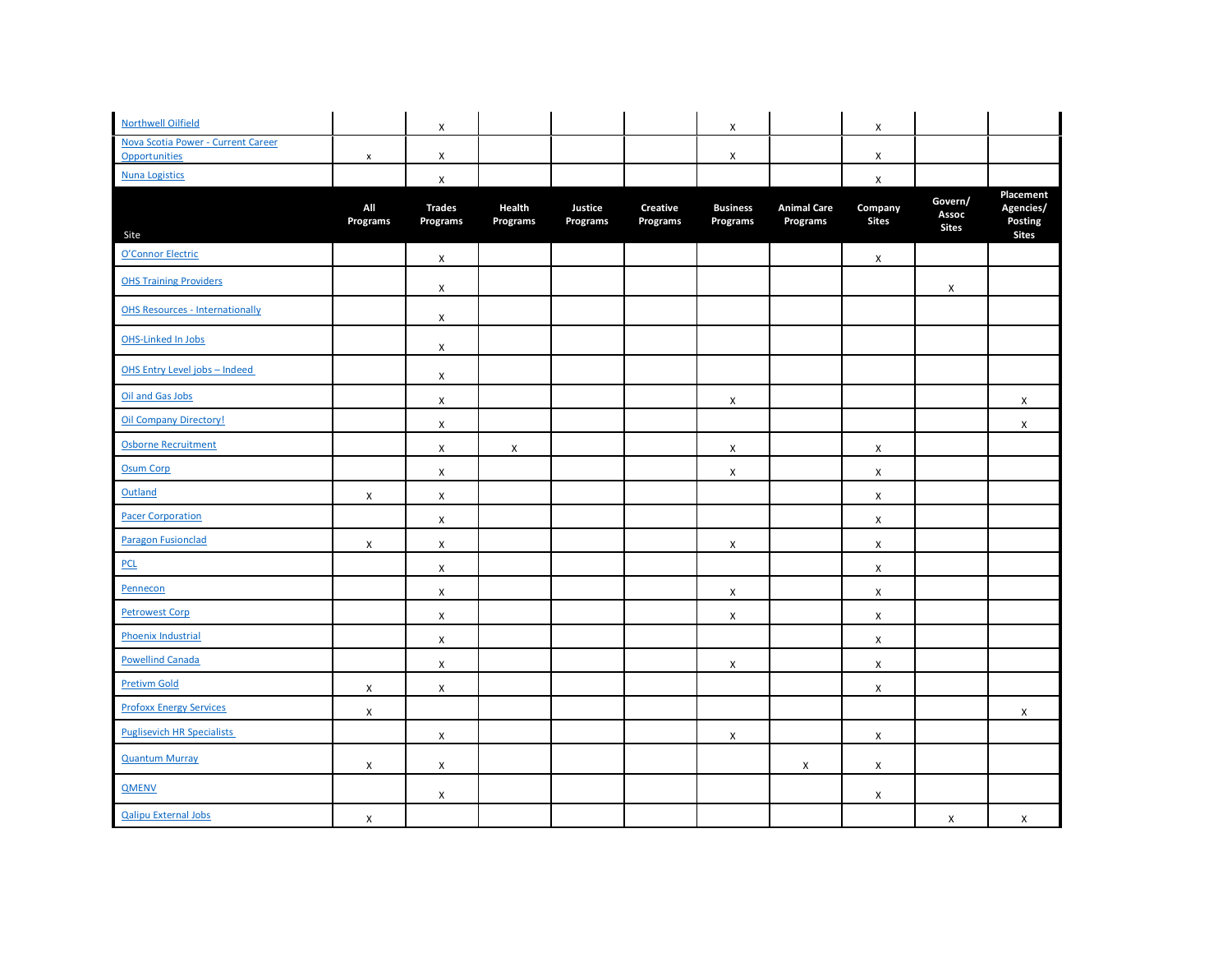| <b>Qualipu jobs</b>              | X                  |                           |                    |                     |                             |                             |                                | X                       |                                  | X                                                 |
|----------------------------------|--------------------|---------------------------|--------------------|---------------------|-----------------------------|-----------------------------|--------------------------------|-------------------------|----------------------------------|---------------------------------------------------|
| <b>Quinn Contracting</b>         |                    | $\pmb{\mathsf{X}}$        |                    |                     |                             |                             |                                | $\pmb{\times}$          |                                  |                                                   |
| Site                             | All<br>Programs    | <b>Trades</b><br>Programs | Health<br>Programs | Justice<br>Programs | <b>Creative</b><br>Programs | <b>Business</b><br>Programs | <b>Animal Care</b><br>Programs | Company<br><b>Sites</b> | Govern/<br>Assoc<br><b>Sites</b> | Placement<br>Agencies/<br>Posting<br><b>Sites</b> |
| Randstad                         | $\pmb{\mathsf{X}}$ | X                         |                    |                     |                             | $\pmb{\chi}$                |                                |                         |                                  | X                                                 |
| <b>Recreation NL</b>             |                    |                           | X                  |                     |                             |                             |                                | X                       |                                  |                                                   |
| <b>Remote Camp Jobs</b>          | X                  | X                         |                    |                     |                             |                             |                                |                         |                                  | X                                                 |
| <b>RCM Modular</b>               |                    | X                         |                    |                     |                             | X                           |                                | X                       |                                  |                                                   |
| <b>RCMP Recruitment</b>          | X                  |                           |                    |                     |                             |                             |                                | X                       |                                  |                                                   |
| <b>Reliance Offshore</b>         |                    | X                         |                    |                     |                             |                             |                                | X                       |                                  |                                                   |
| <b>Rig Zone Jobs</b>             | X                  | X                         |                    |                     |                             | X                           |                                |                         |                                  | X                                                 |
| <b>Rio Tinto</b>                 |                    | X                         |                    |                     |                             | X                           |                                |                         |                                  | X                                                 |
| <b>Royal Camp</b>                |                    | X                         |                    |                     |                             |                             |                                | X                       |                                  |                                                   |
| <b>Ruskin Construction</b>       |                    | $\mathsf X$               |                    |                     |                             |                             |                                | X                       |                                  |                                                   |
| <b>Scotia Bank</b>               |                    |                           |                    |                     |                             | X                           |                                | $\pmb{\mathsf{X}}$      |                                  |                                                   |
| Saipem Canada                    |                    | $\pmb{\mathsf{X}}$        |                    |                     |                             |                             |                                | $\pmb{\times}$          |                                  |                                                   |
| Saskatchewan Jobs                | X                  |                           |                    |                     |                             |                             |                                |                         | X                                | $\mathsf X$                                       |
| Saskatchewan Health Care Jobs    |                    |                           | $\pmb{\times}$     |                     |                             |                             |                                |                         |                                  | X                                                 |
| Sawridge                         | X                  | X                         |                    |                     |                             |                             |                                | X                       |                                  |                                                   |
| School District 59 in BC         |                    |                           | X                  |                     |                             | X                           |                                | X                       |                                  |                                                   |
| Seek (Australia job postings)    | X                  |                           |                    |                     |                             |                             |                                |                         |                                  | X                                                 |
| SemGroup                         |                    | X                         |                    |                     |                             |                             |                                | X                       |                                  |                                                   |
| <b>Secure Energy</b>             | X                  | $\mathsf X$               |                    |                     |                             | X                           |                                | $\pmb{\mathsf{X}}$      |                                  |                                                   |
| Shell                            | X                  | $\mathsf{X}$              |                    |                     |                             |                             |                                | X                       |                                  |                                                   |
| <b>Simply Hired</b>              | $\mathsf{X}$       |                           |                    |                     |                             |                             |                                |                         |                                  | X                                                 |
| Simply Hired - OHS jobs          |                    | X                         |                    |                     |                             |                             |                                |                         |                                  | X                                                 |
| Site C Clean Energy Project (BC) | X                  |                           |                    |                     |                             |                             |                                | X                       |                                  | X                                                 |
| <b>Site C Project</b>            |                    | X                         |                    | X                   |                             | X                           | X                              | X                       |                                  |                                                   |
| <b>Skilled Workers</b>           |                    | X                         |                    |                     |                             |                             | X                              |                         |                                  | X                                                 |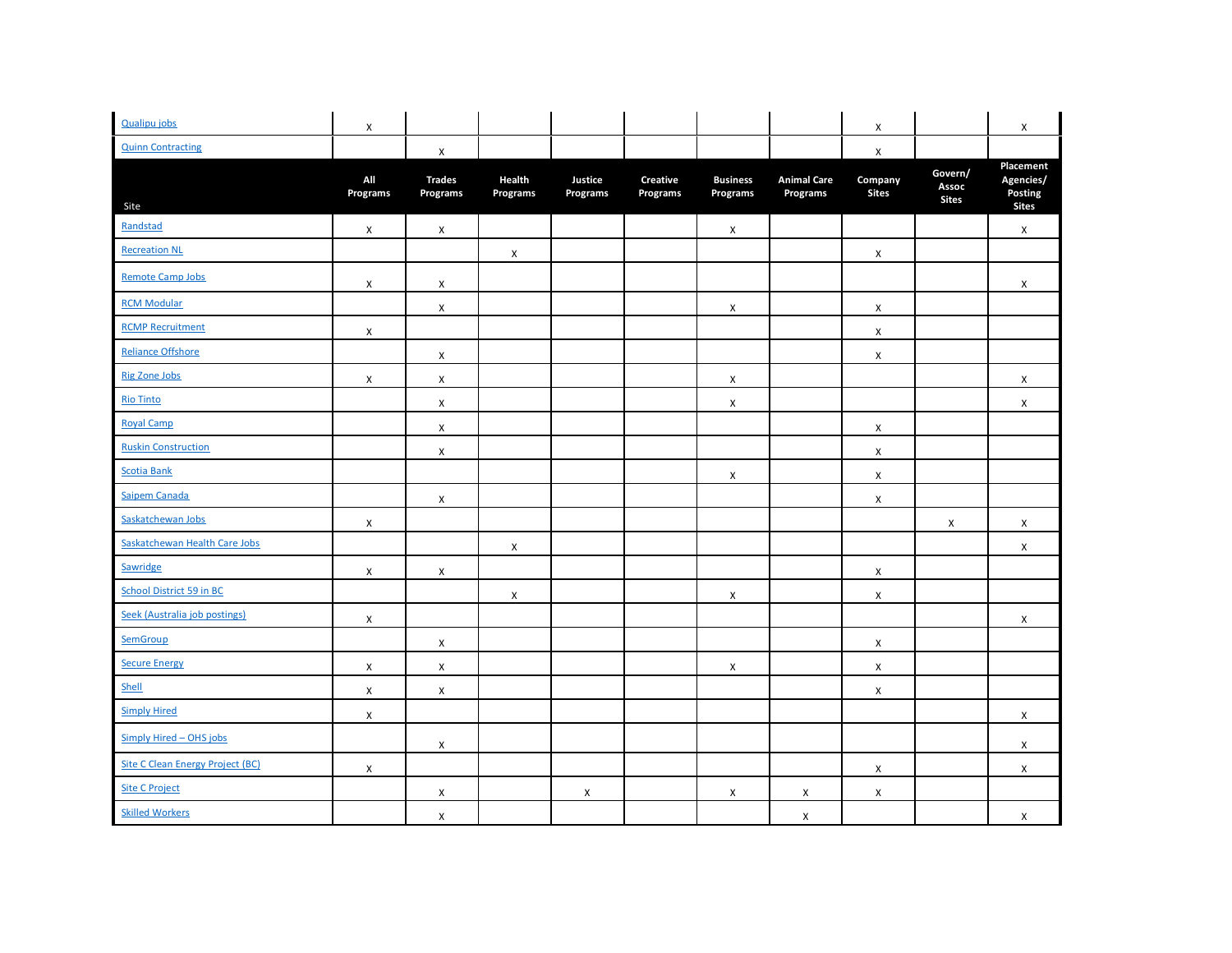| <b>SMS Equipment</b>                         |                 | X                         |                    |                     |                      |                             |                                | X                       |                                  |                                      |
|----------------------------------------------|-----------------|---------------------------|--------------------|---------------------|----------------------|-----------------------------|--------------------------------|-------------------------|----------------------------------|--------------------------------------|
| <b>SNC Lavalin</b>                           | $\mathsf{X}$    | X                         | X                  |                     |                      |                             |                                | $\pmb{\times}$          |                                  |                                      |
| <b>SRS Industrial Services</b>               | $\mathsf{X}$    | X                         | X                  |                     |                      | X                           |                                | X                       |                                  | X                                    |
| <b>Staffing Bureau</b>                       | X               |                           |                    |                     |                      |                             |                                |                         |                                  | X                                    |
| <b>Standard Scaffolding &amp; Insulation</b> |                 | x                         |                    |                     |                      |                             |                                | X                       |                                  |                                      |
| St. John's Jobs                              | X               |                           |                    |                     |                      |                             |                                |                         |                                  | X                                    |
| <b>Staples</b>                               | X               |                           |                    |                     |                      |                             |                                | X                       |                                  |                                      |
| Statoil                                      |                 | X                         |                    |                     |                      | X                           |                                | X                       |                                  |                                      |
| Stella's Circle - Employment                 | X               |                           |                    |                     |                      |                             |                                | X                       |                                  | X                                    |
| Suncor                                       | X               |                           |                    |                     |                      | X                           |                                | X                       |                                  |                                      |
| <b>Sunshine Oilsands</b>                     | X               | X                         |                    |                     |                      |                             |                                | X                       |                                  |                                      |
| <b>Sureway Construction Group of Company</b> |                 | X                         |                    |                     |                      |                             |                                | X                       |                                  |                                      |
| <b>Surmont Energy</b>                        | X               | X                         |                    |                     |                      |                             |                                | X                       |                                  |                                      |
| Syncrude                                     |                 | $\pmb{\mathsf{X}}$        |                    |                     |                      |                             |                                | X                       |                                  |                                      |
|                                              |                 |                           |                    |                     |                      |                             |                                |                         |                                  | Placement                            |
| Site                                         | All<br>Programs | <b>Trades</b><br>Programs | Health<br>Programs | Justice<br>Programs | Creative<br>Programs | <b>Business</b><br>Programs | <b>Animal Care</b><br>Programs | Company<br><b>Sites</b> | Govern/<br>Assoc<br><b>Sites</b> | Agencies/<br>Posting<br><b>Sites</b> |
| <b>Teck</b>                                  |                 | X                         |                    |                     |                      | X                           |                                | X                       |                                  |                                      |
| <b>Thermal Energy Services</b>               | X               | X                         |                    |                     |                      |                             |                                | X                       |                                  |                                      |
| <b>Tomco</b>                                 |                 | X                         |                    |                     |                      |                             |                                | X                       |                                  |                                      |
| <b>Toronto Jobs Journal</b>                  | X               |                           |                    |                     |                      |                             |                                |                         |                                  | X                                    |
| <b>Tradesmen Enterprises</b>                 |                 | X                         |                    |                     |                      |                             |                                | X                       |                                  |                                      |
| <b>TransCanada XL Pipeline</b>               | X               | X                         |                    |                     |                      |                             |                                | X                       |                                  |                                      |
| Transcanada                                  | X               | X                         |                    |                     |                      |                             |                                | X                       |                                  |                                      |
| <b>Trotter &amp; Morton</b>                  |                 | $\pmb{\times}$            |                    |                     |                      | X                           |                                | X                       |                                  |                                      |
| Trovit - OHS jobs                            |                 | X                         |                    |                     |                      |                             |                                | X                       |                                  |                                      |
| $URS$                                        |                 | X                         |                    |                     |                      | X                           |                                | X                       |                                  |                                      |
| Valard                                       | X               | X                         |                    |                     |                      |                             |                                | X                       |                                  |                                      |
| <b>Visions Employment - Northeast Avalon</b> |                 |                           | X                  |                     |                      |                             |                                | X                       |                                  |                                      |